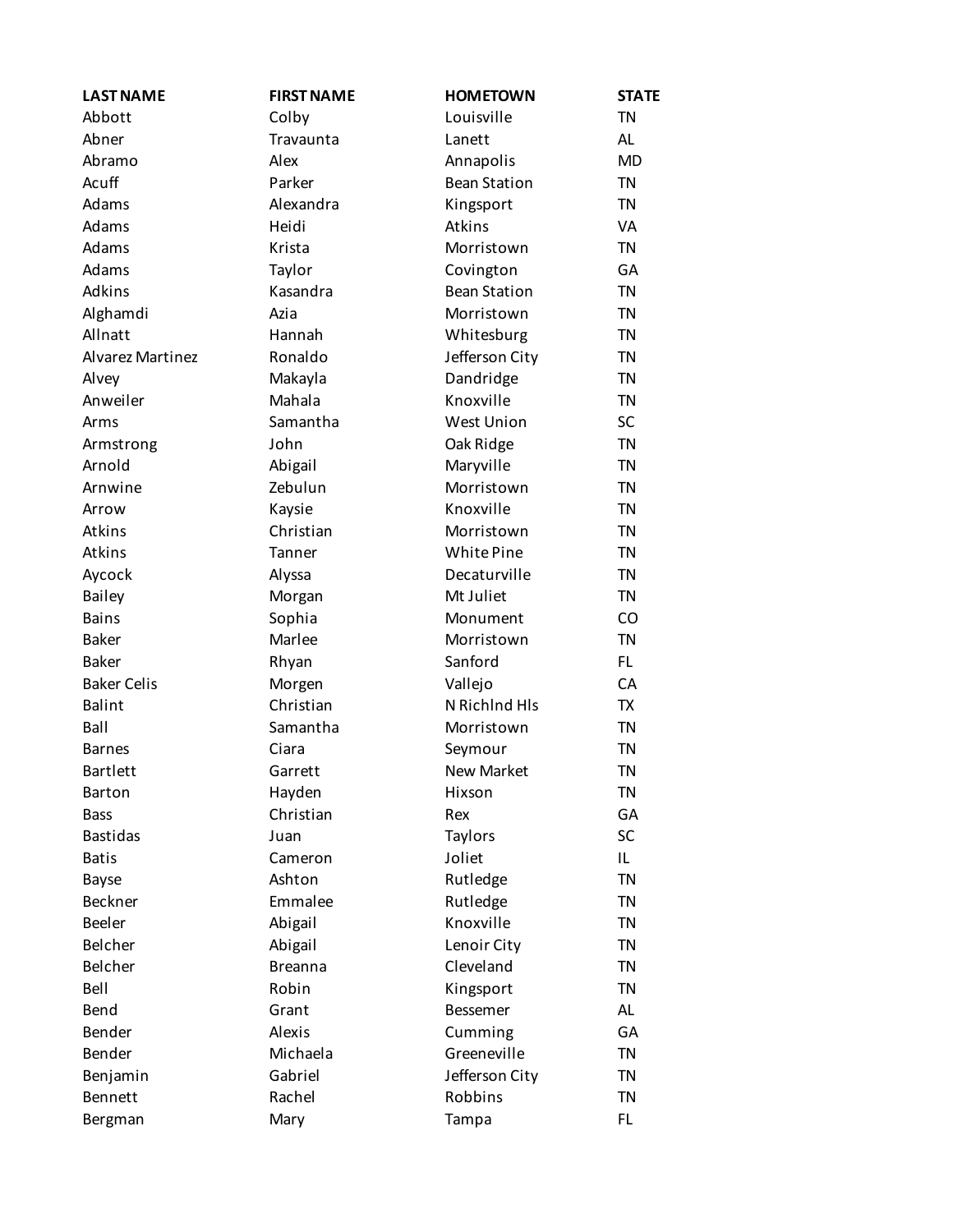| Berry                | Raylee        | Duff                     | <b>TN</b> |
|----------------------|---------------|--------------------------|-----------|
| <b>Best</b>          | Anya          | Maryville                | <b>TN</b> |
| <b>Best</b>          | Christopher   | Talbott                  | <b>TN</b> |
| Binder               | Alexandria    | Morris                   | IL.       |
| Blakely              | Olivia        | Morristown               | <b>TN</b> |
| Blakemore            | Kyla          | Umhlanga                 |           |
| Blandon              | Wesley        | Chattanooga              | <b>TN</b> |
| Bleckley             | Isaac         | Blountville              | <b>TN</b> |
| Bloomer              | Michael       | Knoxville                | <b>TN</b> |
| <b>Bohnert</b>       | Hayley        | Monmouth Bch             | <b>NJ</b> |
| <b>Boles</b>         | Lauren        | Knoxville                | <b>TN</b> |
| Bond                 | Marriah       | Jefferson City           | <b>TN</b> |
| Bordelon             | Elisabeth     | Sevierville              | <b>TN</b> |
| <b>Bostick</b>       | Jackson       | Lenoir City              | <b>TN</b> |
| <b>Boutelle</b>      | <b>Brent</b>  | Jamestown                | <b>TN</b> |
| <b>Bowlin</b>        | Emma          | Dandridge                | <b>TN</b> |
| Boyd                 | Logan         | Kodak                    | <b>TN</b> |
| Boyer                | Grayson       | Gray                     | <b>TN</b> |
| <b>Boze</b>          | Zach          | Gallatin                 | <b>TN</b> |
| <b>Braden</b>        | Tyler         | Blaine                   | <b>TN</b> |
| <b>Bradley</b>       | Tierney       | Cherokee                 | <b>NC</b> |
| <b>Bradshaw</b>      | Andrew        | China Grove              | <b>NC</b> |
| <b>Brady-Collins</b> | Angela        | Knoxville                | <b>TN</b> |
| <b>Bragg</b>         | <b>Baylie</b> | Soddy Daisy              | <b>TN</b> |
| <b>Branch</b>        | Jami          | <b>Straw Plains</b>      | <b>TN</b> |
| Brang                | Mason         | Knoxville                | <b>TN</b> |
| <b>Branstetter</b>   | Alexandria    | Deer Lodge               | <b>TN</b> |
| <b>Brenegan</b>      | Luke          | Jefferson Cty            | <b>TN</b> |
| Brenegan             | <b>Nick</b>   | Greenville               | SC        |
| <b>Bretas Dantas</b> | Igor          | Jefferson City           | <b>TN</b> |
| <b>Bright</b>        | Johnathon     | <b>Iron Station</b>      | <b>NC</b> |
| <b>Briscoe</b>       | Connor        | Rutledge                 | <b>TN</b> |
| <b>Britton</b>       | Allyson       | Jefferson City           | TN        |
| <b>Brooks</b>        | Alexis        | Knoxville                | <b>TN</b> |
| <b>Brooks</b>        | Kathleen      | White Pine               | <b>TN</b> |
| <b>Brooks</b>        | Tyler         | Maryville                | <b>TN</b> |
| <b>Brown</b>         | Alexis        | Chattanooga              | <b>TN</b> |
| <b>Brown</b>         | Joshua        | Hendersonville           | <b>TN</b> |
| Brown                | Katherine     | Chattanooga              | <b>TN</b> |
| <b>Broyles</b>       | Anna          | <b>Strawberry Plains</b> | <b>TN</b> |
| <b>Bruce</b>         | Holland       | <b>Strawbery Plains</b>  | <b>TN</b> |
| <b>Bryant</b>        | Destiney      | Knoxville                | <b>TN</b> |
| <b>Buffalo</b>       | Emileah       | Morristown               | <b>TN</b> |
| <b>Bukiewicz</b>     | Molly         | <b>Beavercreek</b>       | <b>OH</b> |
| <b>Bunch</b>         | Edee          | Jefferson City           | <b>TN</b> |
| Bunn                 | Sabree        | Morristown               | <b>TN</b> |
| <b>Burdette</b>      | Levi          | Seymour                  | <b>TN</b> |
| <b>Burgess</b>       | Jessica       | Dandridge                | <b>TN</b> |
|                      |               |                          |           |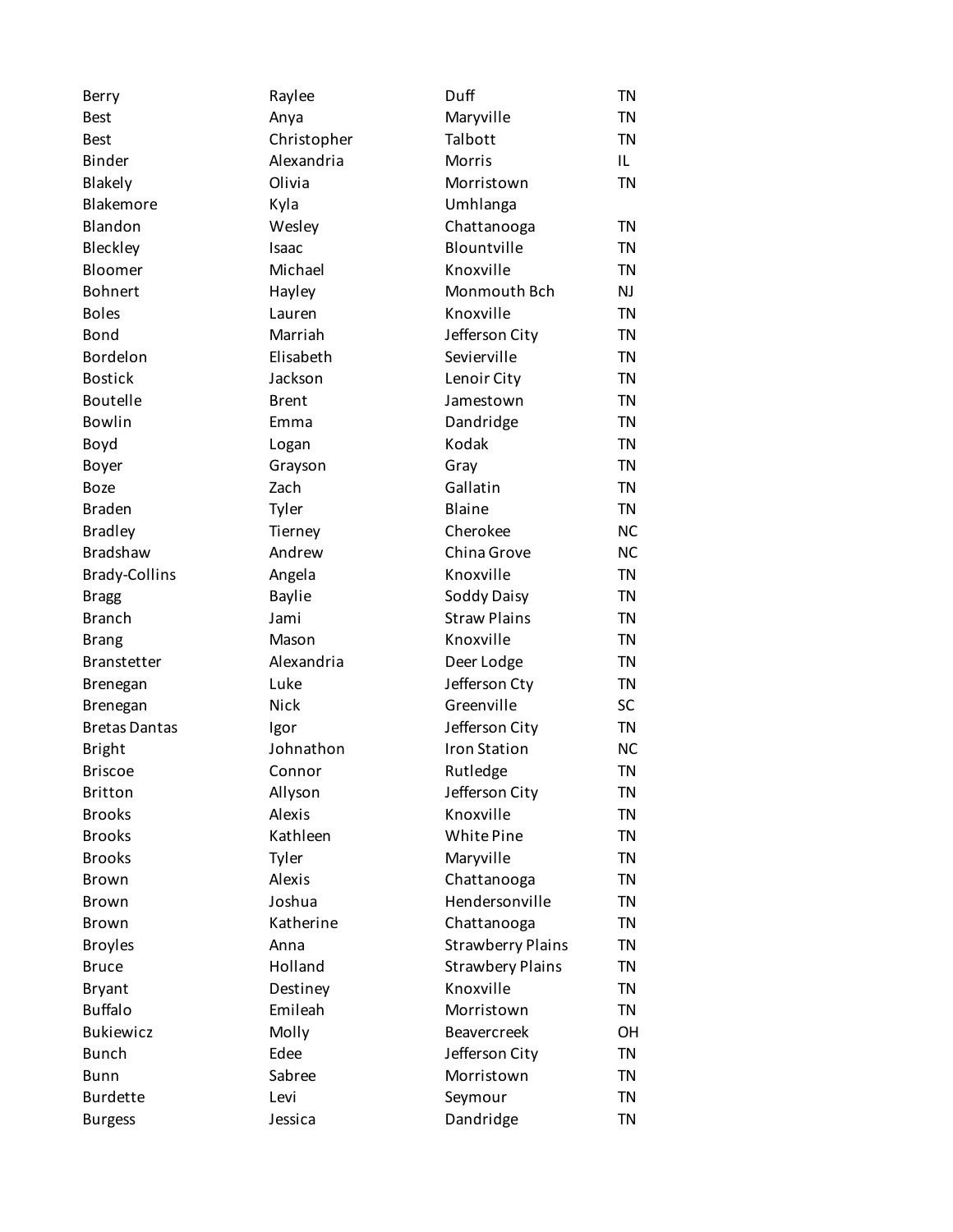| <b>Burkey</b>   | Joshua             | Knoxville           | <b>TN</b> |
|-----------------|--------------------|---------------------|-----------|
| <b>Burnette</b> | Madison            | Mount Juliet        | <b>TN</b> |
| <b>Button</b>   | Carolina           | <b>Boiling Spgs</b> | <b>SC</b> |
| Byrd            | Makayla            | Knoxville           | <b>TN</b> |
| Calhoun         | Lily               | Warrensville        | <b>NC</b> |
| Camelino        | Camila             | Hollywood           | FL.       |
| Cameron         | Sieanna            | Friendsville        | <b>TN</b> |
| Campbell        | Matthew            | Mount Juliet        | <b>TN</b> |
| Campos          | Victoria           | Morristown          | <b>TN</b> |
| Cantrell        | Alora              | Kodak               | <b>TN</b> |
| Carmack         | Abigail            | Rogersville         | <b>TN</b> |
| Carpenter       | Andrew             | Morristown          | <b>TN</b> |
| Carr            | Hannah             | Sevierville         | <b>TN</b> |
| Carr            | Stephanie          | Dandridge           | <b>TN</b> |
| Carr            | William            | Seymour             | <b>TN</b> |
| Carrigan        | Jonas              | Rockford            | <b>TN</b> |
| Carroll         | Amanda             | Rogersville         | <b>TN</b> |
| Cartwright      | Andrew             | Talbott             | <b>TN</b> |
| Cassell         | Jacob              | Jefferson City      | <b>TN</b> |
| Castanon        | Rita               | Morristown          | <b>TN</b> |
| Chadwell        | Amanda             | Knoxville           | <b>TN</b> |
| Chambers        | Erin               | Dandridge           | <b>TN</b> |
| Chambers        |                    | Dandridge           | <b>TN</b> |
| Chandler        | Kennedy<br>Wynsdae | Maynardville        | <b>TN</b> |
|                 | <b>Braxton</b>     |                     | <b>TN</b> |
| Chaney          |                    | Dandridge           |           |
| Charamba        | Makanakaishe       | Mandara             |           |
| Chilcote        | Kelly              | Hixson              | <b>TN</b> |
| Chornei         | Anita              | Kyiv                |           |
| Christon        | Kathleen           | Oak Ridge           | <b>TN</b> |
| Chupp           | Ashley             | <b>Bristol</b>      | <b>TN</b> |
| Clabo           | Amanda             | Seymour             | <b>TN</b> |
| Claiborne       | Emily              | <b>Straw Plains</b> | <b>TN</b> |
| Clark           | <b>Blake</b>       | Maryville           | <b>TN</b> |
| Clark           | Rodney             | Jackson             | MS        |
| Cleland         | Jackson            | Spartanburg         | <b>SC</b> |
| Clemmer         | Caroline           | Brentwood           | <b>TN</b> |
| Clemmer         | Joey               | Murfreesboro        | <b>TN</b> |
| Cliff           | Gracie             | Morristown          | <b>TN</b> |
| Cobb            | Emma               | <b>Brown Summit</b> | <b>NC</b> |
| Coffey          | Morgan             | Dandridge           | <b>TN</b> |
| Coleman         | Kara               | Dandridge           | <b>TN</b> |
| Collett         | Hannah             | Kodak               | <b>TN</b> |
| Collins         | Dylan              | <b>Bean Station</b> | <b>TN</b> |
| Collins         | Kelsie             | Russellville        | <b>TN</b> |
| Colson Warren   | Ashley             | Sevierville         | <b>TN</b> |
| Compagner       |                    |                     |           |
|                 | Manon              |                     |           |
| Condra          | Kylee              | Knoxville           | TN        |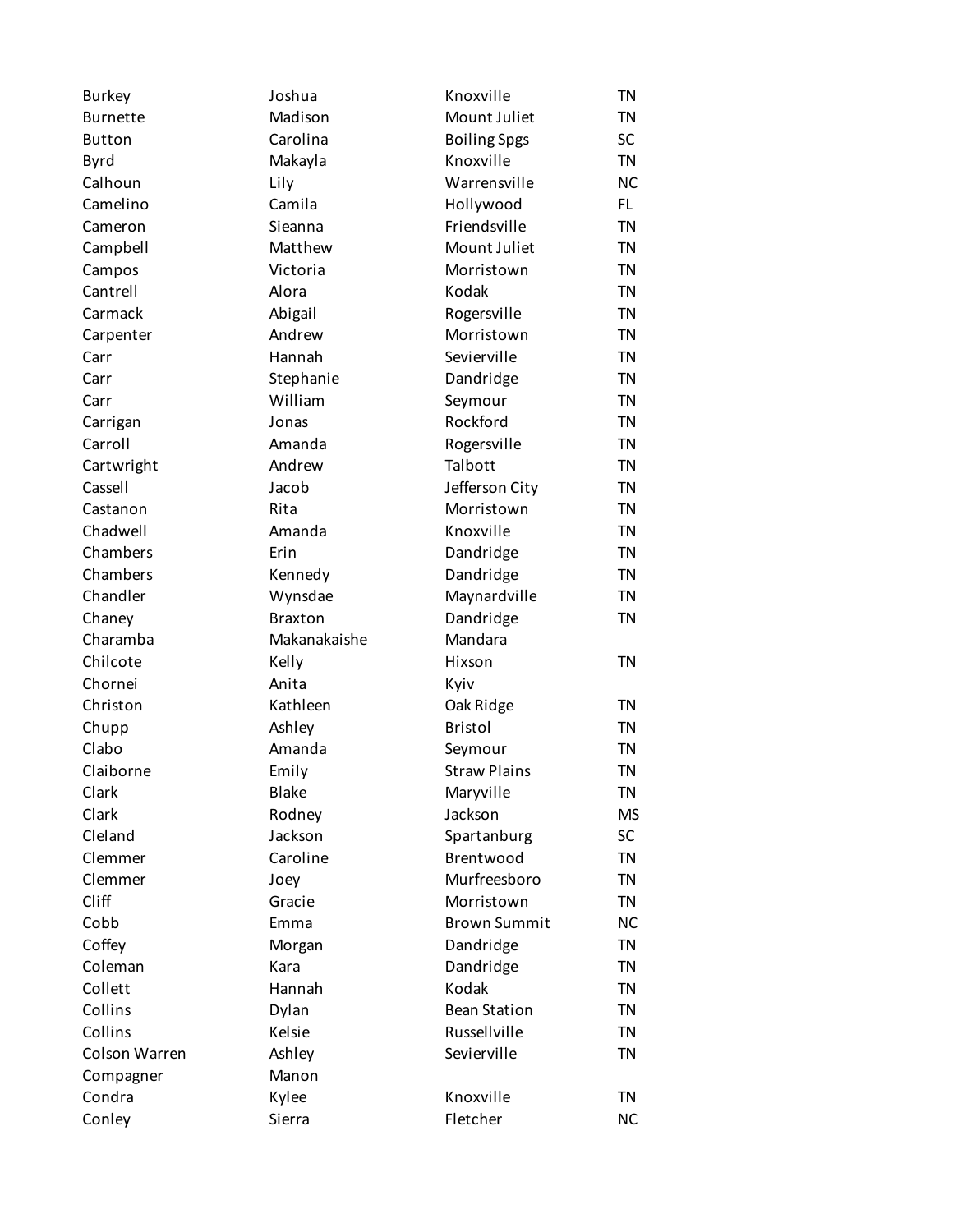| Conn             | Mackenzie     | <b>Estill Springs</b> | TN        |
|------------------|---------------|-----------------------|-----------|
| Cooper           | Noah          | Jefferson City        | <b>TN</b> |
| Corley           | Matthew       | Clarksville           | <b>TN</b> |
| Cornett          | Lyndsey       | Harriman              | <b>TN</b> |
| Cottingham       | Alexis        | Talbott               | <b>TN</b> |
| Cox              | Abigail       | Talbott               | <b>TN</b> |
| Cox              | Logan         | Knoxville             | <b>TN</b> |
| Cravens          | Jacklyn       | Jamestown             | <b>TN</b> |
| Criser           | Noel          | West Yarmouth         | MA        |
| Cruz             | Brittany      | New Tazewell          | <b>TN</b> |
| Cutcher          | Kylie         | Knoxville             | <b>TN</b> |
| Dalton           | Mason         | Knoxville             | <b>TN</b> |
| D'Amico          | Tyler         | Waxhaw                | <b>NC</b> |
| Daniels          | Alexis        | Morristown            | <b>TN</b> |
| Daniels          | EmmaLee       | Knoxville             | <b>TN</b> |
| Danielsen        | Macy          | <b>Bristol</b>        | <b>TN</b> |
| Davenport        | Abby          | Aragon                | GA        |
| Davenport        | Amos          | Chattanooga           | <b>TN</b> |
| Davis            | Laurel        | Mount Holly           | <b>NC</b> |
| Davis            | Maranda       | Mascot                | <b>TN</b> |
| Davis            | Matthew       | Speedwell             | <b>TN</b> |
| Day              | Abbigaell     | Rutledge              | <b>TN</b> |
| Day              | Rachel        | Sevierville           | <b>TN</b> |
| De Zanger Torres | Marta         | Barcelona             |           |
| Deal             | Lillian       | Knoxville             | <b>TN</b> |
| Del Valle        | Vannessa      | Knoxville             | <b>TN</b> |
| Delgado          | Frankie       | Clinton               | <b>TN</b> |
| Denney           | Kerstin       | Maitland              | FL.       |
| Denton           | <b>Baylee</b> | Blaine                | <b>TN</b> |
| Denton           | Emma          | Knoxville             | <b>TN</b> |
| Denton           | Kaitlin       | Robbinsville          | <b>NC</b> |
| Dew              | Zyra          | Clinton               | <b>TN</b> |
| Dillman          | Emily         | Kodak                 | ΤN        |
| Dixon            | Brittany      | Morristown            | <b>TN</b> |
| Dobyns           | Carly         | Jefferson City        | <b>TN</b> |
| Donahue          | Helen         | Madison               | AL        |
| Donoho           | Jonathon      | <b>Fall Branch</b>    | <b>TN</b> |
| Driskill         | Derek         | Newport               | <b>TN</b> |
| Dubravetz        | Alaina        | White Pine            | <b>TN</b> |
| Duncan           | James         | Jefferson Cty         | <b>TN</b> |
| Duncan           | Sydnee        | Athens                | <b>TN</b> |
| Durfee           | <b>Brett</b>  | Knoxville             | <b>TN</b> |
| Dye              | Hayden        | Knoxville             | <b>TN</b> |
| <b>Dykes</b>     | William       | Mt Juliet             | <b>TN</b> |
| Eads             | Kodee         | <b>Bristol</b>        | <b>TN</b> |
| Earley           | Abbigail      | Jefferson City        | <b>TN</b> |
| Eavenson         | Lauren        | Jefferson City        | <b>TN</b> |
| Ebner            | Lilly-Emma    | Hohentengen A.H.      |           |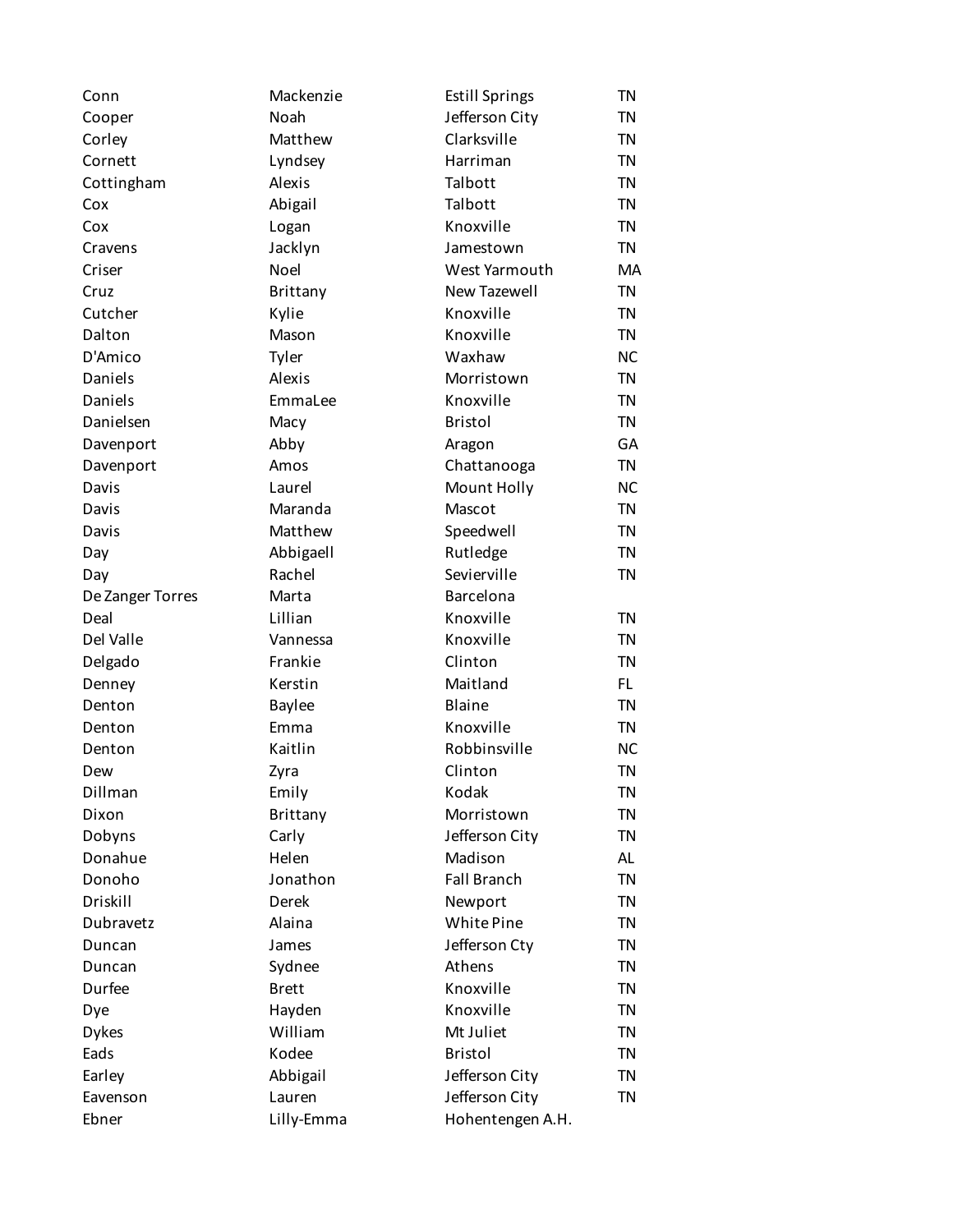| Edwards    | Janmichael     | Alabaster           | <b>AL</b> |
|------------|----------------|---------------------|-----------|
| Eggleton   | Sierra         | Loudon              | <b>TN</b> |
| Eldridge   | Phillip        | Morristown          | <b>TN</b> |
| Essington  | Nina           | Jefferson City      | <b>TN</b> |
| Evans      | Charles        | Newport             | <b>TN</b> |
| Everhart   | Chandler       | White Pine          | <b>TN</b> |
| Fanney     | Destiny        | Talbott             | <b>TN</b> |
| Farrell    | Zeke           | Mosheim             | <b>TN</b> |
| Ferguson   | Nickolette     | Erwin               | <b>TN</b> |
| Finchum    | Joshua         | Dandridge           | <b>TN</b> |
| Fisher     | Kendall        | Jupiter             | FL.       |
| Fitzgerald | Sydney         | Knoxville           | <b>TN</b> |
| Flynn      | Saydie         | Seymour             | <b>TN</b> |
| Forbes     | Mary           | Johnson City        | <b>TN</b> |
| Foster     | Kyndall        | Erwin               | <b>TN</b> |
| Foster     | Savannah       | Whitesburg          | <b>TN</b> |
| Fraley     | Drew           | Lebanon             | <b>TN</b> |
| Frampton   | Sheena         | Talbott             | <b>TN</b> |
| Francisco  | Luke           | Abingdon            | VA        |
| Frank      | Autumn         | <b>Straw Plains</b> | <b>TN</b> |
| Frazier    | Madison        | Blaine              | <b>TN</b> |
| Fuesting   | Jenna          | Mt Juliet           | <b>TN</b> |
| Fugate     | Abigail        | Russellville        | <b>TN</b> |
| Fuhrman    | Samantha       | Crossville          | <b>TN</b> |
| Gamble     | Ella           | Cullowhee           | <b>NC</b> |
| Gamble     | Seth           | Knoxville           | <b>TN</b> |
| Gardenhire | Tate           | Harrison            | <b>TN</b> |
| George     | Matthew        | Rochdale            |           |
| George     | Matthew        | Seymour             | <b>TN</b> |
| Gerber     | Madison        | Morristown          | <b>TN</b> |
| Geurin     | Lindsey        | Safety Harbor       | FL.       |
| Godfrey    | Allison        | Corryton            | <b>TN</b> |
| Goff       | Karli          | Kingsport           | ΤN        |
| Goforth    | Taylor         | Friendsville        | <b>TN</b> |
| Gonzalez   | Ivette         | Sevierville         | <b>TN</b> |
| Gonzalez   | Jovanny        | Talbott             | <b>TN</b> |
| Goodman    | Michaela       | Athens              | <b>TN</b> |
| Goodman    | Tina           | Morristown          | <b>TN</b> |
| Gordon     | Ryan           | Knoxville           | <b>TN</b> |
| Gosnell    | Destiny        | Greeneville         | <b>TN</b> |
| Grant      | Jon            | Fairview            | <b>TN</b> |
| Grant      | Kailey         | Aiken               | <b>SC</b> |
| Graumann   | Garrett        | Maryville           | <b>TN</b> |
| Greenlee   | <b>Bradley</b> | Rutledge            | <b>TN</b> |
| Gregg      | Andrew         | Newport             | <b>TN</b> |
| Griffin    | Kenneth        | <b>Straw Plains</b> | <b>TN</b> |
| Griffin    | Lainee         | Knoxville           | <b>TN</b> |
| Grimmett   | Tanner         | Oak Ridge           | <b>TN</b> |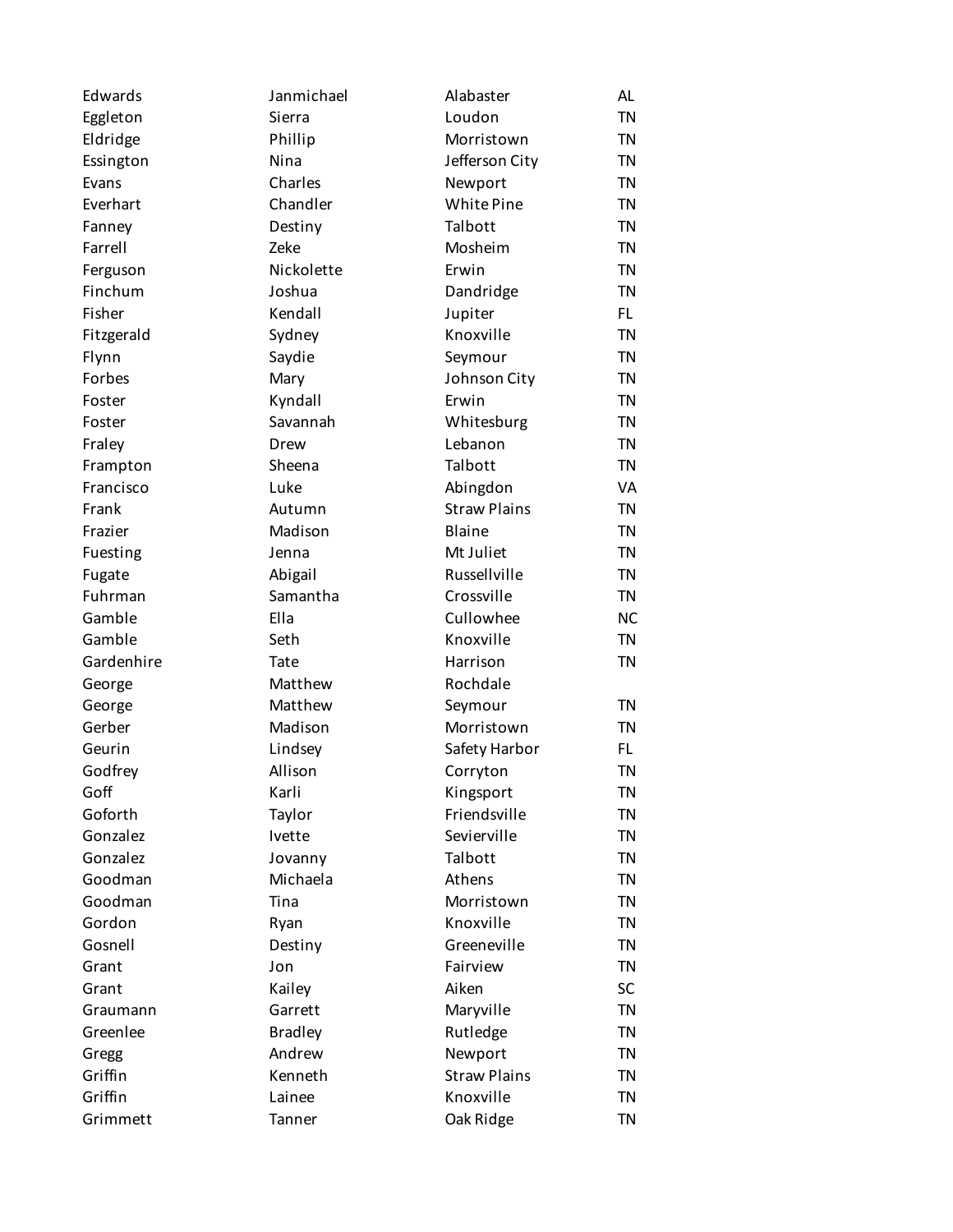| Griner            | Avery       | Nacogdoches     | TX        |
|-------------------|-------------|-----------------|-----------|
| Guerrero          | Arleth      | Morristown      | TN        |
| Gulley            | Ashley      | Midway          | <b>TN</b> |
| Gulrajani         | Mehak       | Gatlinburg      | <b>TN</b> |
| Gurley            | Emma        | Morristown      | <b>TN</b> |
| Hadley            | Faith       | Russellville    | <b>TN</b> |
| Hadzic            | Ivan        | Jefferson Cty   | <b>TN</b> |
| Halcrow           | Piper       | Oak Ridge       | <b>TN</b> |
| Hall              | McKenna     | <b>Bristol</b>  | WI        |
| Hall              | Nathaniel   | Sevierville     | <b>TN</b> |
| Hall              | <b>Trey</b> | Jamestown       | <b>TN</b> |
| Halliburton       | Hannah      | Kingsport       | <b>TN</b> |
| Hamer             | Emmalynn    | Morristown      | <b>TN</b> |
| Harden            | Kayla       | Chattanooga     | <b>TN</b> |
| Hardenby Oehrwall | Theodor     | Helsingborg     |           |
| Harrah            | Michael     | Elizabethton    | <b>TN</b> |
| Harrell           | Jacob       | Erwin           | <b>TN</b> |
| Harrell           | Makenzi     | Dandridge       | <b>TN</b> |
| Harriman          | Marley      | Knoxville       | <b>TN</b> |
| Harris            | Adam        | Madisonville    | <b>TN</b> |
| Harris            | Antwon      | Knoxville       | <b>TN</b> |
| Harris            | Jaye        | Athens          | <b>TN</b> |
| Harris            | William     | Athens          | <b>TN</b> |
| Hart              | Ebony       | Morristown      | <b>TN</b> |
| Hartvig           | Asger       | Hã rsholm       |           |
| Harvey            | Madison     | Thorn Hill      | <b>TN</b> |
| Hatchell          | Rebecca     | Monroeville     | NJ        |
| Hazelwood         | Caroline    | White Pine      | <b>TN</b> |
| Headley           | Hannah      | Morristown      | <b>TN</b> |
| Headley           | John        | Columbia        | <b>TN</b> |
| Hearon            | Hannah      | Maryville       | <b>TN</b> |
| Heiniger          | Alisha      | Duerrenroth     |           |
| Helveston         | Geoffrey    | Powell          | TN        |
| Henry             | Addie       | Signal Mountain | TN        |
| Henry             | Christian   | Talbott         | TN        |
| Hensley           | Hannah      | Luttrell        | <b>TN</b> |
| Hensley           | Leah        | Morristown      | <b>TN</b> |
| Herastovska       | Karolina    | Seymour         | <b>TN</b> |
| Herrera           | Ana         | Merida          |           |
| Hickman           | Caden       | Rogersville     | <b>TN</b> |
| Hickman           | Dathan      | Knoxville       | <b>TN</b> |
| Hinkle            | Madison     | Midway          | <b>TN</b> |
| Hoffman           | Jacob       | Sevierville     | <b>TN</b> |
| Holdway           | Jacie       | Newport         | <b>TN</b> |
| Holland           | Ashley      | Sale Creek      | <b>TN</b> |
| Holland           | Hannah      | Sale Creek      | <b>TN</b> |
| Holloway          | Kaylee      | Dandridge       | <b>TN</b> |
| Holt              | Taylor      | Talbott         | <b>TN</b> |
|                   |             |                 |           |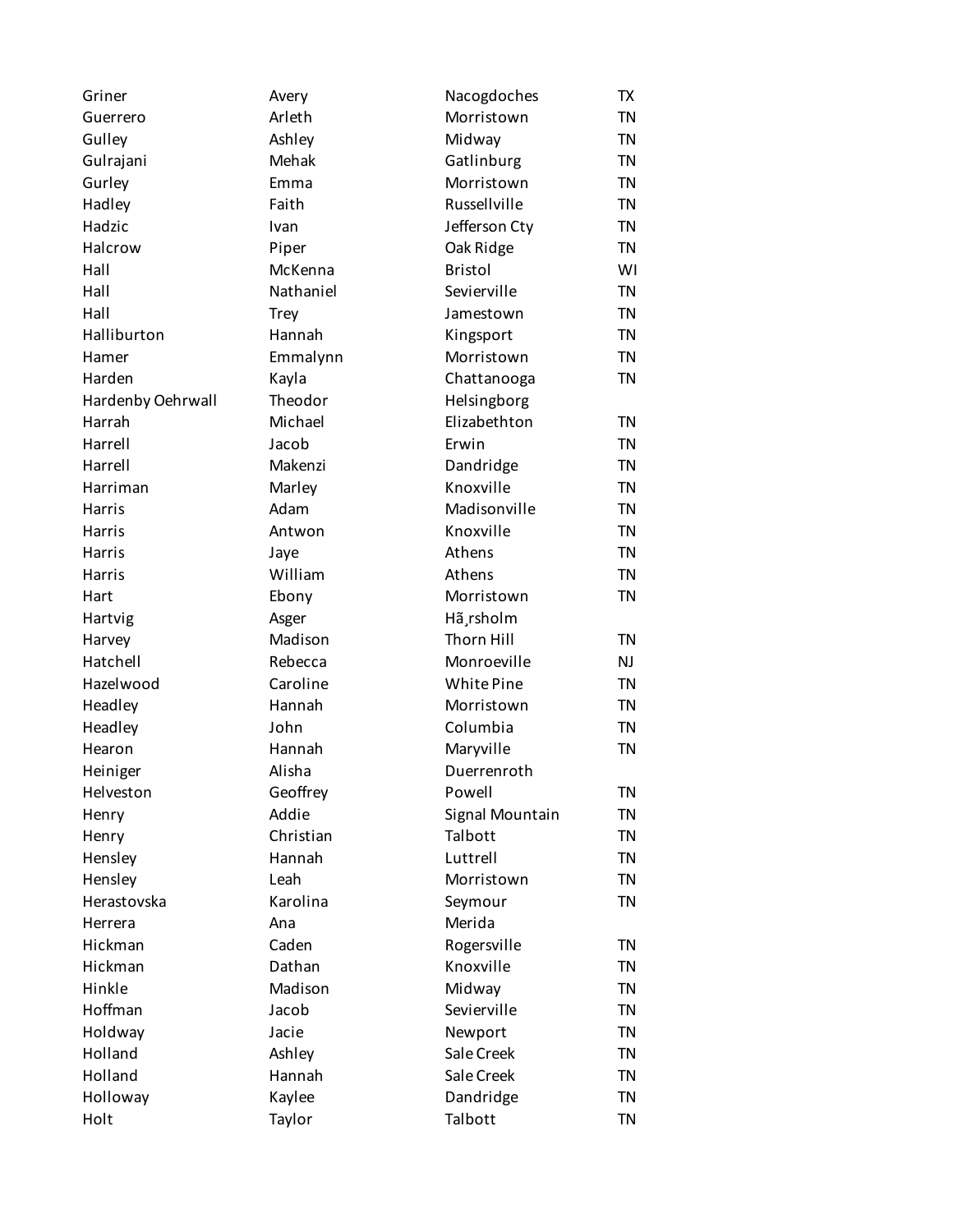| Hooks          | Elliot        | Knoxville           | <b>TN</b> |
|----------------|---------------|---------------------|-----------|
| House          | Cassandra     | Grimes              | IA        |
| Housewright    | Benjamin      | Limestone           | <b>TN</b> |
| Hudson         | Abigail       | Greeneville         | <b>TN</b> |
| <b>Huggins</b> | Amanda        | Erwin               | <b>TN</b> |
| Hughes         | Griffith      | Knoxville           | <b>TN</b> |
| Hughes         | Macey         | Corryton            | <b>TN</b> |
| Humphrey       | Sarah         | Jefferson City      | <b>TN</b> |
| Hunley         | Luke          | Corryton            | <b>TN</b> |
| Hunter         | Anthony       | Knoxville           | <b>TN</b> |
| Hurley         | Hunter        | Jefferson City      | <b>TN</b> |
| Hurst          | Alex          | Sevierville         | <b>TN</b> |
| Hurst          | Kollynn       | Mascot              | <b>TN</b> |
| Hurt           | Caitlin       | <b>New Market</b>   | <b>TN</b> |
| Hurtado Quiroz | Eimy          | Chuckey             | <b>TN</b> |
| Huston         | Derrick       | Jefferson Cty       | <b>TN</b> |
| Hyatt          | Connor        | <b>Bryson City</b>  | <b>NC</b> |
| Irick          | Meredith      | Knoxville           | <b>TN</b> |
| Jackson        | Abigail       | Knoxville           | <b>TN</b> |
| James          | Robin         | Morristown          | <b>TN</b> |
| Jankulovski    | Gjorgji       | Skopje              |           |
| Janse          | Marc          |                     |           |
| <b>Jeffers</b> | Katie         | Blaine              | <b>TN</b> |
| Jensen         | Stephen       | Costa Mesa          | СA        |
| Johnson        | Alyssa        | Phoenix             | AZ        |
| Johnson        | Emily         | Knoxville           | <b>TN</b> |
| Johnson        | Jacob         | Greeneville         | <b>TN</b> |
| Johnson        | MacKenzie     | <b>Bluff City</b>   | <b>TN</b> |
| Johnson        | Tabitha       | <b>New Tazewell</b> | <b>TN</b> |
| Joiner         | Savannah      | Morristown          | <b>TN</b> |
| Jones          | Adam          | Huntsville          | AL        |
| Jones          | Addison       | Morristown          | <b>TN</b> |
| Jones          | Alyssa        | Kingsport           | <b>TN</b> |
| Jones          | Hayden        | Seymour             | <b>TN</b> |
| Jones          | Lillie        | Midway              | <b>TN</b> |
| Jordan         | Katlyn        | Knoxville           | <b>TN</b> |
| Jordan         | William       | Vanleer             | <b>TN</b> |
| Joy            | Chloe         | Arlington           | <b>TN</b> |
| Joy            | Daniel        | Oak Ridge           | <b>TN</b> |
| Kaarsgaren     | <b>Bram</b>   |                     |           |
| Kabeya         | Nehemie       | Richardson          | TX        |
| Kay            | Rachel        | Chattanooga         | <b>TN</b> |
| Keen           | <b>Bailey</b> | Knoxville           | <b>TN</b> |
| Keene          | Jennifer      | Kingsport           | <b>TN</b> |
| Keith          | Cortlyn       | Laurel Blmry        | <b>TN</b> |
| Keith          | Emily         | Kingsport           | <b>TN</b> |
| Kennedy        | Alli          | Knoxville           | <b>TN</b> |
| Kennison       | Emily         | Morristown          | <b>TN</b> |
|                |               |                     |           |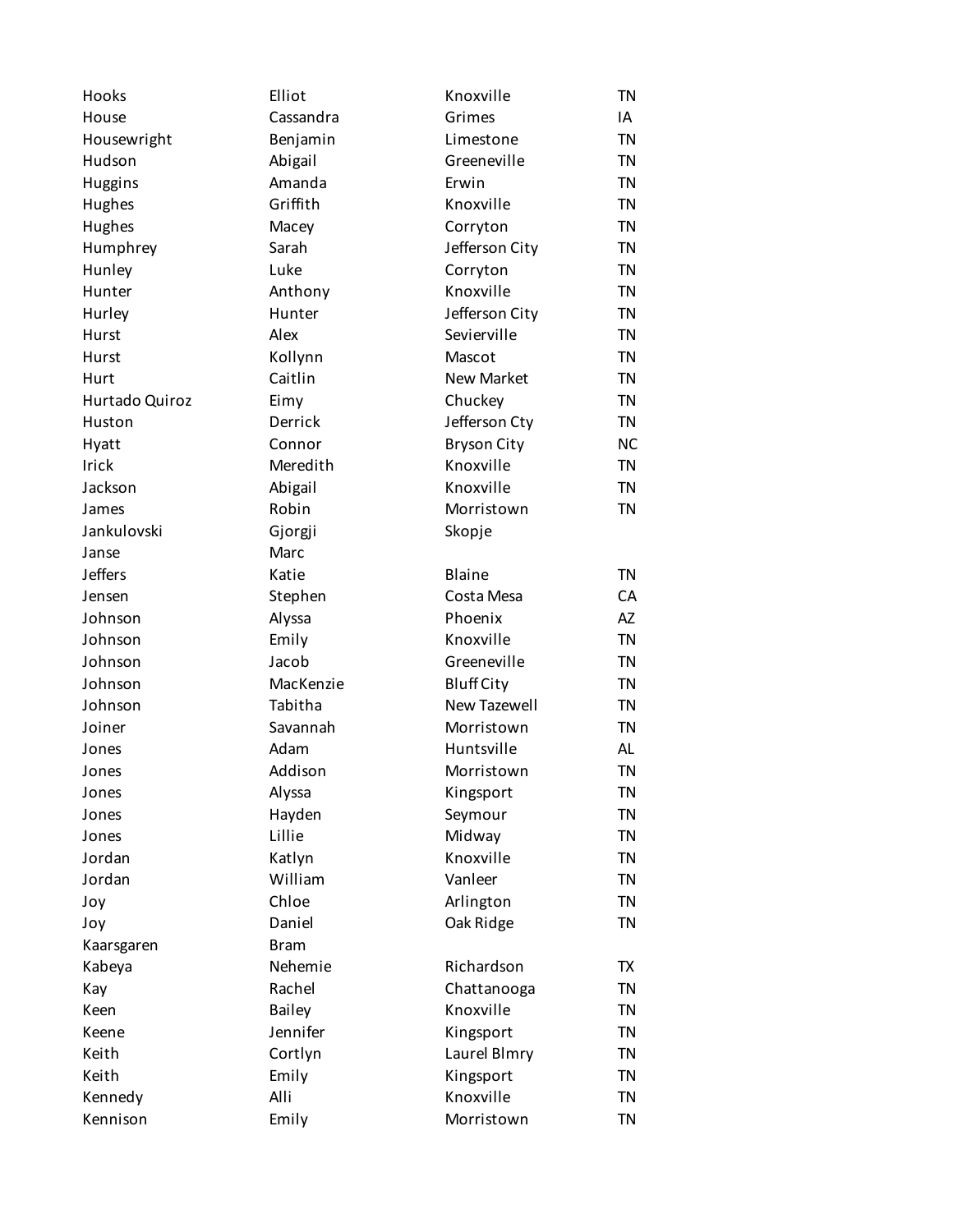| Kerwin                   | Connor           | Knoxville                 | <b>TN</b>              |
|--------------------------|------------------|---------------------------|------------------------|
| Khisamova                | Violetta         | Yaroslavl                 |                        |
| Kilgore                  | Taylor           | Kingsport                 | <b>TN</b>              |
| King                     | Jennings         | Kingston                  | <b>TN</b>              |
| King                     | Kayley           | Lenoir City               | <b>TN</b>              |
| King                     | Kennadi          | Marietta                  | GA                     |
| Kinkead                  | Tanner           | White Pine                | <b>TN</b>              |
| Kite                     | David            | Waxhaw                    | <b>NC</b>              |
| Kittleson                | Keri             | Granbury                  | TX                     |
| Klein                    | Anna             | Salinas                   | CA                     |
| Klimek                   | Meron            | Knoxville                 | <b>TN</b>              |
| Kohagen                  | Jenna            | Kodak                     | <b>TN</b>              |
| Koumiss                  | Katherine        | Gallatin                  | <b>TN</b>              |
| Koza                     | Lee              | Marietta                  | GA                     |
| Kriebel                  | Michaela         | Greeneville               | <b>TN</b>              |
| Kristy                   | Kaitlyn          | Knoxville                 | <b>TN</b>              |
| Lamb                     | Hailey           | Mohawk                    | <b>TN</b>              |
| Lane                     | Lemoure          | Church Hill               | <b>TN</b>              |
| Lauer                    | Sarah            | White Pine                | <b>TN</b>              |
| Laws                     | Grace            | Palmersville              | <b>TN</b>              |
| Lawson                   | <b>Brandy</b>    | Rogersville               | <b>TN</b>              |
| Lawson                   | Steven           | Rutledge                  | <b>TN</b>              |
| Lay                      | <b>Briana</b>    | Sevierville               | <b>TN</b>              |
| Lechner                  | Jakob            | Enzesfeld-Lindabrunn      |                        |
| Ledbetter                | Christopher      | White Pine                | <b>TN</b>              |
| Ledin                    | Natalie          |                           |                        |
|                          |                  |                           |                        |
|                          | German           |                           |                        |
| Lemus-Guzman             | Madison          | Maryville<br>Murfreesboro | <b>TN</b>              |
| Levi                     | Sarah            | Portland                  | <b>TN</b><br><b>OR</b> |
| Liechty<br>Line-Luttrell | Gillian          | Knoxville                 | <b>TN</b>              |
|                          | Hannah           | Morristown                | <b>TN</b>              |
| Lipp<br>Little           | Hannah           |                           | VA                     |
|                          |                  | <b>Pounding Mill</b>      |                        |
| Little                   | James            | Anderson<br><b>Norris</b> | SC                     |
| Logan                    | Kirby            |                           | <b>TN</b>              |
| Long                     | Hannah           | <b>Bean Station</b>       | <b>TN</b>              |
| Lovelace                 | Trent            | Morristown                | <b>TN</b>              |
| Lowrance                 | Isabella         | Paris                     | <b>TN</b>              |
| Lurie                    | Merryann         | Kingsport                 | <b>TN</b>              |
| Mabe                     | Leigha           | Talbott                   | <b>TN</b>              |
| Manfull                  | Olivia           | Unicoi                    | <b>TN</b>              |
| Maples                   | Joseph           | Dandridge                 | <b>TN</b>              |
| Martin                   | Abigail          | Soddy Daisy               | <b>TN</b>              |
| Martin                   | Aynsleigh        | Knoxville                 | <b>TN</b>              |
| Martin                   | Rebecca          | Chilhowie                 | VA                     |
| Martinez Santiago        | Ashley           | Morristown                | <b>TN</b>              |
| Martinez Santiago        | Kate             | Morristown                | <b>TN</b>              |
| May<br>McCay             | Madison<br>Logan | Dandridge<br>Knoxville    | <b>TN</b><br><b>TN</b> |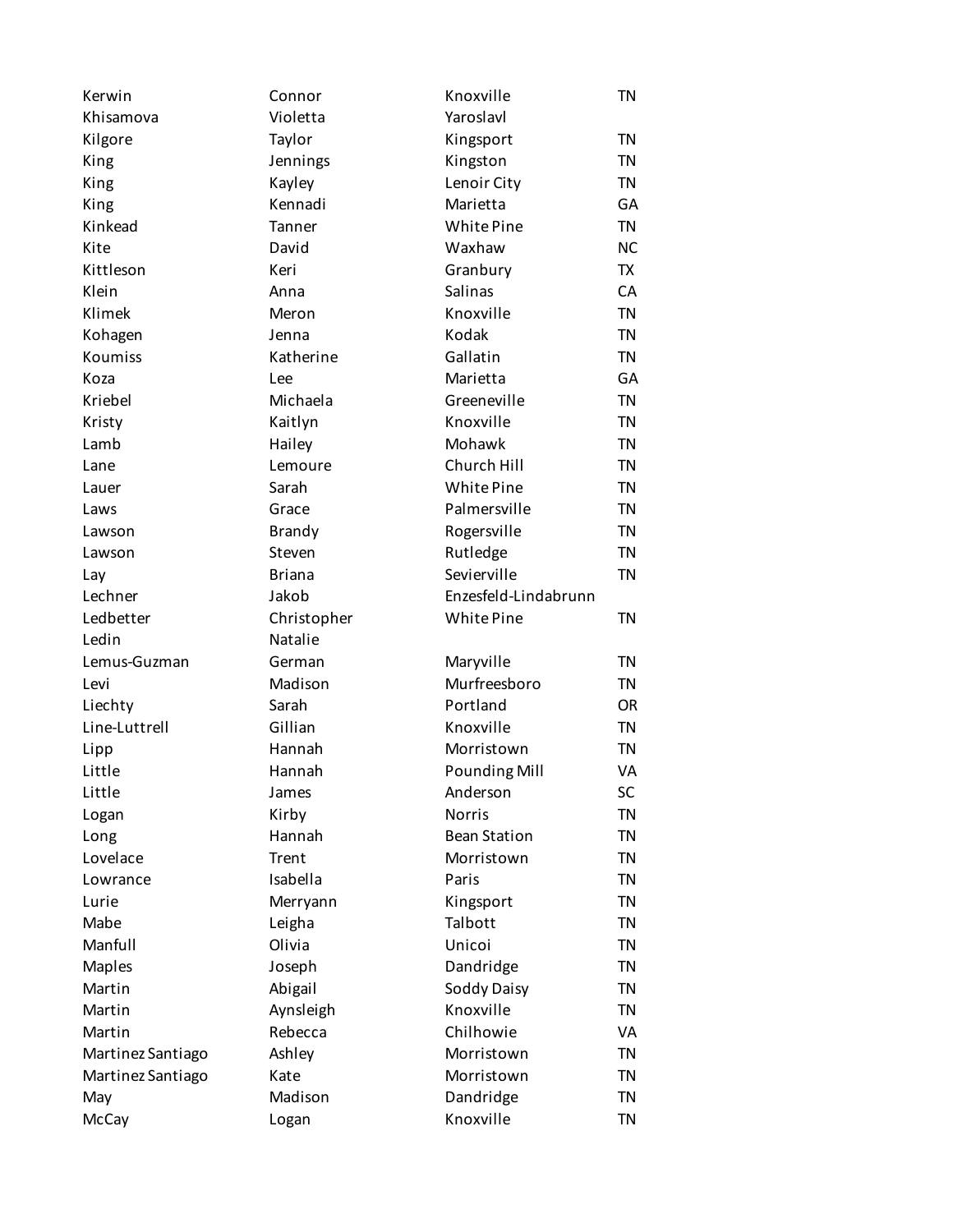| McCoy        | Jaclyn         | <b>Bulls Gap</b>   | <b>TN</b> |
|--------------|----------------|--------------------|-----------|
| McDowell     | Benaiah        | Simpsonville       | SC        |
| McDowell     | Macy           | Knoxville          | <b>TN</b> |
| McElhaney    | Camden         | Sevierville        | <b>TN</b> |
| McFarlane    | Ethan          | Dandridge          | <b>TN</b> |
| McGhee       | Chloe          | Seymour            | <b>TN</b> |
| McGhee       | Kenzie         | <b>New Market</b>  | <b>TN</b> |
| McGlocklin   | Anslee         | Chattanooga        | <b>TN</b> |
| McLaughlin   | Justice        | Chattanooga        | <b>TN</b> |
| <b>McNew</b> | Parker         | Knoxville          | <b>TN</b> |
| Mead         | Grace          | Knoxville          | <b>TN</b> |
| Meier        | <b>Brandon</b> | Simpsonville       | <b>SC</b> |
| Mendez       | Alanis         | Jefferson City     | <b>TN</b> |
| Michael      | Joshua         | Morristown         | <b>TN</b> |
| Michael      | Tyler          | Jefferson City     | <b>TN</b> |
| Miller       | Conner         | Robbins            | <b>TN</b> |
| Miller       | Hunter         | Brooklyn           | MI        |
| Miller       | Jerry          | Corryton           | <b>TN</b> |
| Mills        | Benjamin       | Murfreesboro       | <b>TN</b> |
| Mills        | Christopher    | Kodak              | <b>TN</b> |
| Millsaps     | Lauren         | Sweetwater         | <b>TN</b> |
| Mincey       | Meredith       | Corryton           | <b>TN</b> |
| Miracle      | Graycie        | <b>New Market</b>  | <b>TN</b> |
| Mitchell     | Clayton        | Cherry Valley      | CA        |
| Mize         | Justin         | Knoxville          | <b>TN</b> |
| Moffett      | Rebekah        | Greenback          | <b>TN</b> |
| Monday       | Morgan         | Knoxville          | <b>TN</b> |
| Money        | Sienna         | Knoxville          | <b>TN</b> |
| Moore        | Parker         | Powell             | <b>TN</b> |
| Moreno       | Ana            | Sevierville        | <b>TN</b> |
| Moreno       | Nicholas       | Sevierville        | <b>TN</b> |
| Morgan       | Andrew         | Bledsoe            | KY        |
| Morgan       | Carrington     | Knoxville          | ΤN        |
| Moscoso      | Magali         | Kodak              | <b>TN</b> |
| Moses        | Caroline       | Scott Depot        | <b>WV</b> |
| Mozingo      | Leigha         | Rocky Top          | <b>TN</b> |
| Murphy       | Caley          | Knoxville          | <b>TN</b> |
| Murvin       | Evan           | Afton              | <b>TN</b> |
| Musillami    | Kristina       | Knoxville          | <b>TN</b> |
| Mutterspaugh | Kristin        | Talbott            | <b>TN</b> |
| <b>Myers</b> | Ginger         | <b>Bybee</b>       | <b>TN</b> |
| <b>Myers</b> | Levi           | Greeneville        | <b>TN</b> |
| Naude        | Maria          |                    |           |
| Ndabahekeye  | Jacqueline     | Knoxville          | <b>TN</b> |
| Nelson       | Katherine      | <b>Sioux Falls</b> | <b>SD</b> |
| Nelson       | Lindsay        | Morristown         | <b>TN</b> |
| Nelson       | Susan          | Crossville         | <b>TN</b> |
| Nester       | Rebekah        | Morristown         | <b>TN</b> |
|              |                |                    |           |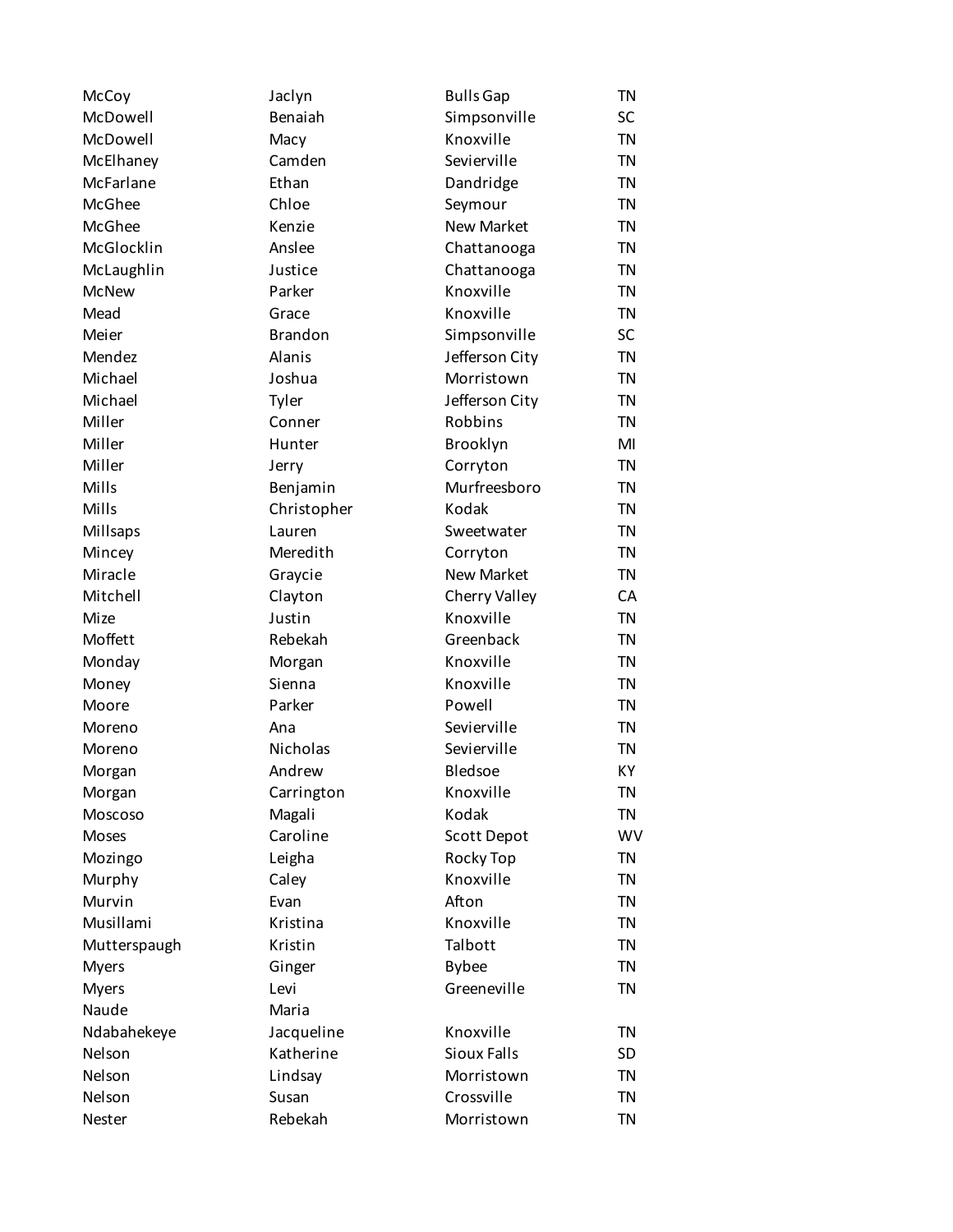| Nickels          | Allison   | Rutledge                 | <b>TN</b> |
|------------------|-----------|--------------------------|-----------|
| <b>Nickels</b>   | Ashlyn    | Rutledge                 | <b>TN</b> |
| Nielsen          | Jonathan  | Jefferson City           | <b>TN</b> |
| Nishimori        | Terrell   | Jefferson City           | <b>TN</b> |
| Noble            | Nicholas  | Morristown               | <b>TN</b> |
| <b>Noe</b>       | Allison   | Powder Spgs              | <b>TN</b> |
| <b>Norris</b>    | Sean      | Talbott                  | <b>TN</b> |
| Norwood          | Justin    | Knoxville                | <b>TN</b> |
| Ogle             | Ashley    | Newport                  | <b>TN</b> |
| Ogle             | Emily     | Knoxville                | <b>TN</b> |
| Ogle             | Madeline  | Knoxville                | <b>TN</b> |
| O'Hare           | Samuel    | Jefferson City           | <b>TN</b> |
| Opdahl           | Marius    | Jevnaker                 |           |
| Orillion         | Abigail   | Knoxville                | <b>TN</b> |
| Ortega           | Valerie   | Morristown               | <b>TN</b> |
| Osborne          | Leslie    | <b>New Market</b>        | <b>TN</b> |
| Osborne          | Summer    | Clearwater               | FL        |
| Owens            | Abigail   | Lithia                   | FL        |
| Owens            | Nicklas   | <b>New Market</b>        | AL        |
| Palmer           | Carson    | Richfield                | <b>NC</b> |
| Palmer           | Kenzie    | Flagstaff                | AZ        |
| Palomares        | Ana       | Gatlinburg               | <b>TN</b> |
| Park             | Mikayla   | Chattanooga              | <b>TN</b> |
| Parker           | Ansley    | <b>Strawberry Plains</b> | <b>TN</b> |
| Parman           | Sydney    | Knoxville                | <b>TN</b> |
| Parr             | Lilian    | Ooltewah                 | <b>TN</b> |
| Pascual          | Dulce     | Jefferson Cty            | <b>TN</b> |
| Payne            | Julia     | Knoxville                | <b>TN</b> |
| Peak             | Halle     | Spring Hill              | <b>TN</b> |
| Pearce           | Sydney    | Johnson City             | <b>TN</b> |
| Peden            | Rachel    | Inman                    | SC        |
| Peden            | Rebecca   | Inman                    | SC        |
| Penland          | Campbell  | Sevierville              | <b>TN</b> |
| Pessemier        | Grace     | Mascot                   | <b>TN</b> |
| Phillips         | Colby     | Knoxville                | <b>TN</b> |
| Pierce           | Kari      | <b>Straw Plains</b>      | <b>TN</b> |
| Pierre           | Lorraine  | Clarksville              | <b>TN</b> |
| Pippin           | Sarah     | Waxhaw                   | <b>NC</b> |
| Potter           | Lauren    | Johnson City             | <b>TN</b> |
| Price            | Madison   | Maryville                | <b>TN</b> |
| Proffitt         | Parker    | Sevierville              | <b>TN</b> |
| Puzevich         | Mikita    | Jefferson City           | <b>TN</b> |
| Pykiet           | Cameron   | Lynchburg                | <b>TN</b> |
| Quintero Jimenez | Jaqueline | Morristown               | <b>TN</b> |
| Ragland          | AudreyAna | Knoxville                | <b>TN</b> |
| Raine            | Madeline  | Lancashire               |           |
| Rambo            | Jordan    | Kingwood                 | TX        |
| Ramos            | Lina      | Knoxville                | <b>TN</b> |
|                  |           |                          |           |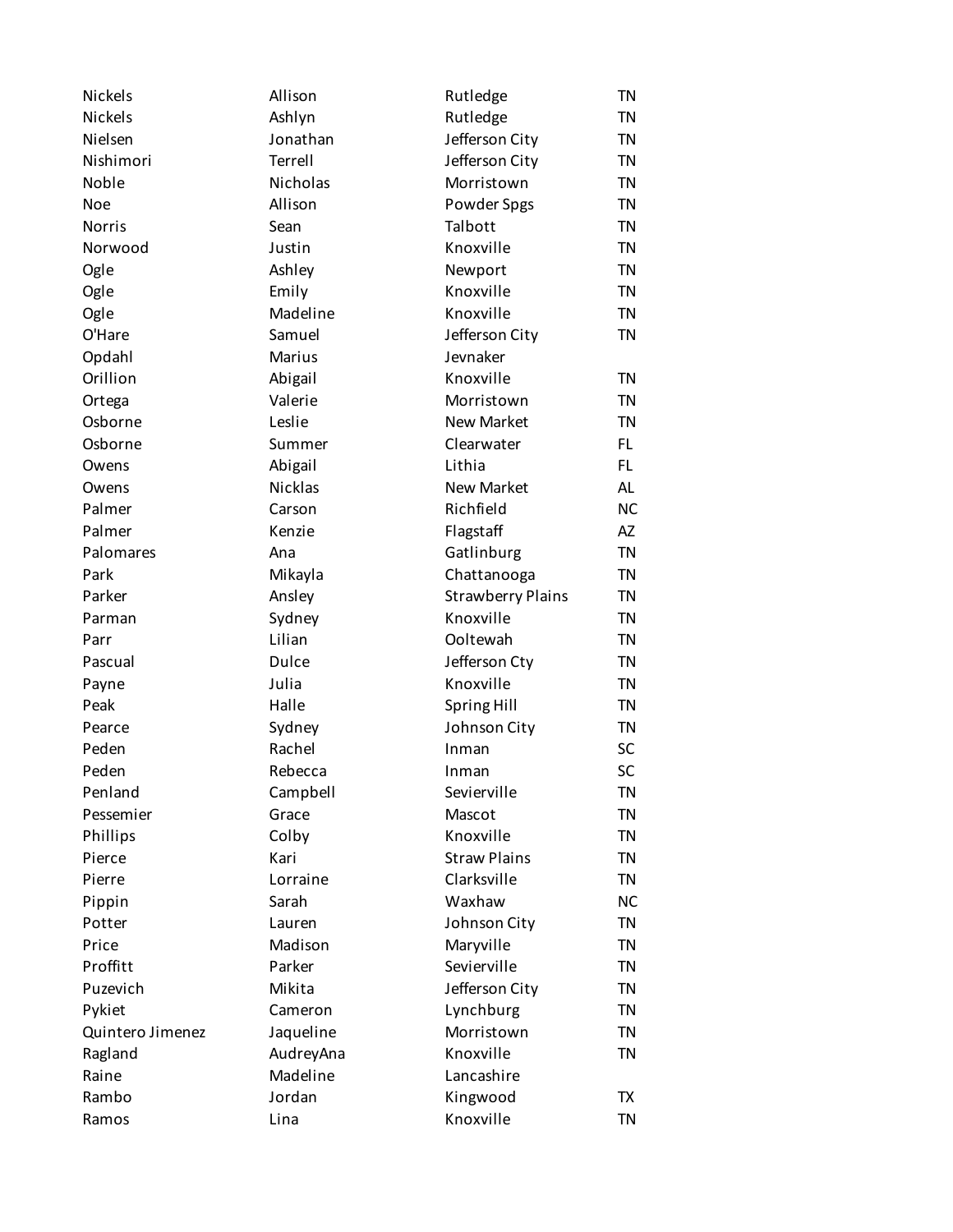| Ramsey      | Heaven      | Knoxville                | <b>TN</b> |
|-------------|-------------|--------------------------|-----------|
| Rand        | Chrisman    | Mt Pleasant              | SC        |
| Raper       | Tyler       | Sevierville              | <b>TN</b> |
| Rathe       | Grace       | Knoxville                | <b>TN</b> |
| Rathe       | Hope        | Knoxville                | <b>TN</b> |
| Rathman     | Jonathan    | Soddy Daisy              | <b>TN</b> |
| Ray         | Alexis      | Woodruff                 | <b>SC</b> |
| Redmond     | Alicia      | Morristown               | <b>TN</b> |
| Reed        | Xavier      | Jefferson City           | <b>TN</b> |
| Reedy       | Savannah    | Morristown               | <b>TN</b> |
| Reeves      | Caitlin     | Knoxville                | <b>TN</b> |
| Reeves      | Tyler       | Knoxville                | <b>TN</b> |
| Reichter    | Clara       | Knoxville                | <b>TN</b> |
| Reymer      | Nevada      | Powell                   | <b>TN</b> |
| Rhea        | Courtney    | Kingsport                | <b>TN</b> |
| Rhodes      | Alyssa      | Wartrace                 | <b>TN</b> |
| Rhodes      | Hannah      | Greeneville              | <b>TN</b> |
| Rhodes      | Sarah       | Greeneville              | <b>TN</b> |
| Richards    | Oluwafemi   | Hendersonvlle            | <b>TN</b> |
| Rickard     | Nicholas    | Mount Juliet             | <b>TN</b> |
| Rinck       | Naomi       | Sevierville              | <b>TN</b> |
| Ring        | Jordan      | Englewood                | <b>TN</b> |
| Robbins     | Mari        | Sweetwater               | <b>TN</b> |
| Roberts     | Autumn      | Jamestown                | <b>TN</b> |
| Roberts     | Tyler       | Bonney Lake              | <b>WA</b> |
| Robertson   | Nathan      | Sevierville              | <b>TN</b> |
| Robertson   | Olivia      | Morristown               | <b>TN</b> |
| Robinette   | Mackenzie   | Jonesborough             | <b>TN</b> |
| Robinette   | <b>Tess</b> | Niota                    | <b>TN</b> |
| Robinson    | Blaine      | Morristown               | <b>TN</b> |
| Robinson    | lan         | <b>Bean Station</b>      | <b>TN</b> |
| Rogers      | Katherine   | Caryville                | <b>TN</b> |
| Rogers      | Marti       | <b>New Market</b>        | TN        |
| Rogers      | Syerra      | Graysville               | <b>TN</b> |
| Romines     | Ethan       | <b>Strawberry Plains</b> | <b>TN</b> |
| Rose        | Alyssa      | Rutledge                 | <b>TN</b> |
| Rosenbalm   | Ashley      | Sevierville              | <b>TN</b> |
| Rouse       | Joshua      | Maryville                | <b>TN</b> |
| Russell     | Jasmine     | Maryville                | <b>TN</b> |
| Rutherford  | Tori        | Rutledge                 | <b>TN</b> |
| Salsbury    | Kathryn     | Knoxville                | <b>TN</b> |
| Salyer      | lan         | Knoxville                | <b>TN</b> |
| Samuel      | Dylan       | Columbia                 | <b>TN</b> |
| Samuell     | Orion       | Sevierville              | <b>TN</b> |
| Sanchez     | Mayra       | Morristown               | <b>TN</b> |
| Sanint      | Antonia     |                          |           |
| Sartin      | Jasmine     | Mcminnville              | <b>TN</b> |
| Satterfield | Jarius      | Clarksville              | <b>TN</b> |
|             |             |                          |           |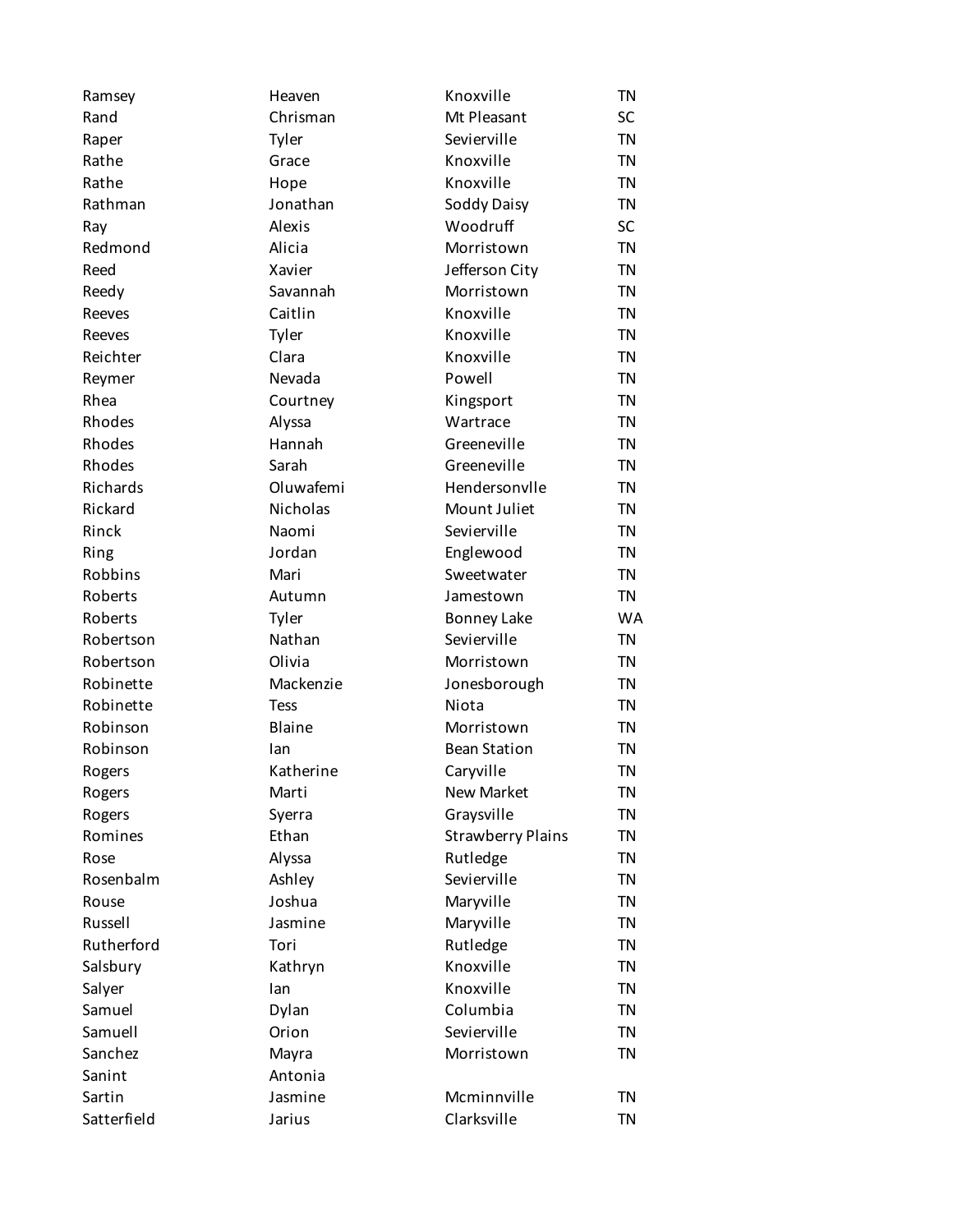| Sawyer      | Victoria  | Newport               | <b>TN</b> |
|-------------|-----------|-----------------------|-----------|
| Seals       | Emma      | Morristown            | <b>TN</b> |
| Sera        | Melody    | Morristown            | <b>TN</b> |
| Seritt      | Jaxon     | Knoxville             | <b>TN</b> |
| Sexton      | Zachary   | Helenwood             | <b>TN</b> |
| Shamblin    | Jacob     | Jefferson Cty         | <b>TN</b> |
| Sharp       | Hannah    | Kodak                 | <b>TN</b> |
| Shelton     | Olivia    | Knoxville             | <b>TN</b> |
| Shilaikis   | Justin    | Colorado Spgs         | CO        |
| Shuey       | Caleb     | Kingston              | <b>TN</b> |
| Simpson     | Seth      | Elkridge              | <b>MD</b> |
| Sims        | David     | Sevierville           | <b>TN</b> |
| Sinnock     | Elizabeth | Jefferson Cty         | <b>TN</b> |
| Siwiec      | Morgan    | Jefferson Cty         | <b>TN</b> |
| Smith       | Bly       | Marion                | VA        |
| Smith       | Delaney   | Milton                | <b>TN</b> |
| Smith       | Jaylon    | Memphis               | <b>TN</b> |
| Smith       | Lacie     | Kodak                 | <b>TN</b> |
| Smith       | Macie     | Knoxville             | <b>TN</b> |
| Smith       | Maggie    | Maryville             | <b>TN</b> |
| Smith       | Shaelyn   | Morristown            | <b>TN</b> |
| Smock       | Katherine | Kodak                 | <b>TN</b> |
| Snapp       | Kenleigh  | Weber City            | VA        |
| Sneed       | Alayna    | Rutledge              | <b>TN</b> |
| Snell       | Jackson   | Morristown            | <b>TN</b> |
| Soto        | Jessica   | Morristown            | <b>TN</b> |
| Souleyrette | Peter     | Oak Ridge             | <b>TN</b> |
| Souleyrette | Thomas    | Oak Ridge             | <b>TN</b> |
| Speiser     | Julia     | Klagenfurt            |           |
| Spoon       | Tegun     | Rutledge              | <b>TN</b> |
| St. Philip  | Lannie    | Sevierville           | <b>TN</b> |
| Stanifer    | Jordan    | Blaine                | <b>TN</b> |
| Stanton     | Morgan    | <b>Coral Springs</b>  | FL        |
| Stein       | Benjamin  | 14055                 |           |
| Stephan     | Matthew   | Morristown            | <b>TN</b> |
| Still       | Mikayla   | Morristown            | <b>TN</b> |
| Still       | Sierra    | Julian                | <b>NC</b> |
| Stiltner    | Kayden    | <b>Bluff City</b>     | <b>TN</b> |
| Stocker     | Anthony   | Knoxville             | <b>TN</b> |
| Stooksbury  | Shannon   | Knoxville             | <b>TN</b> |
| Stout       | Matthew   | <b>Tellico Plains</b> | <b>TN</b> |
| Strayer     | Rachel    | Murfreesboro          | <b>TN</b> |
| Summers     | Megan     | Oak Ridge             | <b>TN</b> |
| Swanson     | Roger     | Rockvale              | <b>TN</b> |
| Swecker     | Haley     | Talbott               | <b>TN</b> |
| Swiatek     | Isabella  | Johnson City          | <b>TN</b> |
| Tabor       | Lauren    | Crossville            | <b>TN</b> |
| Telep       | Zachary   | Knoxville             | <b>TN</b> |
|             |           |                       |           |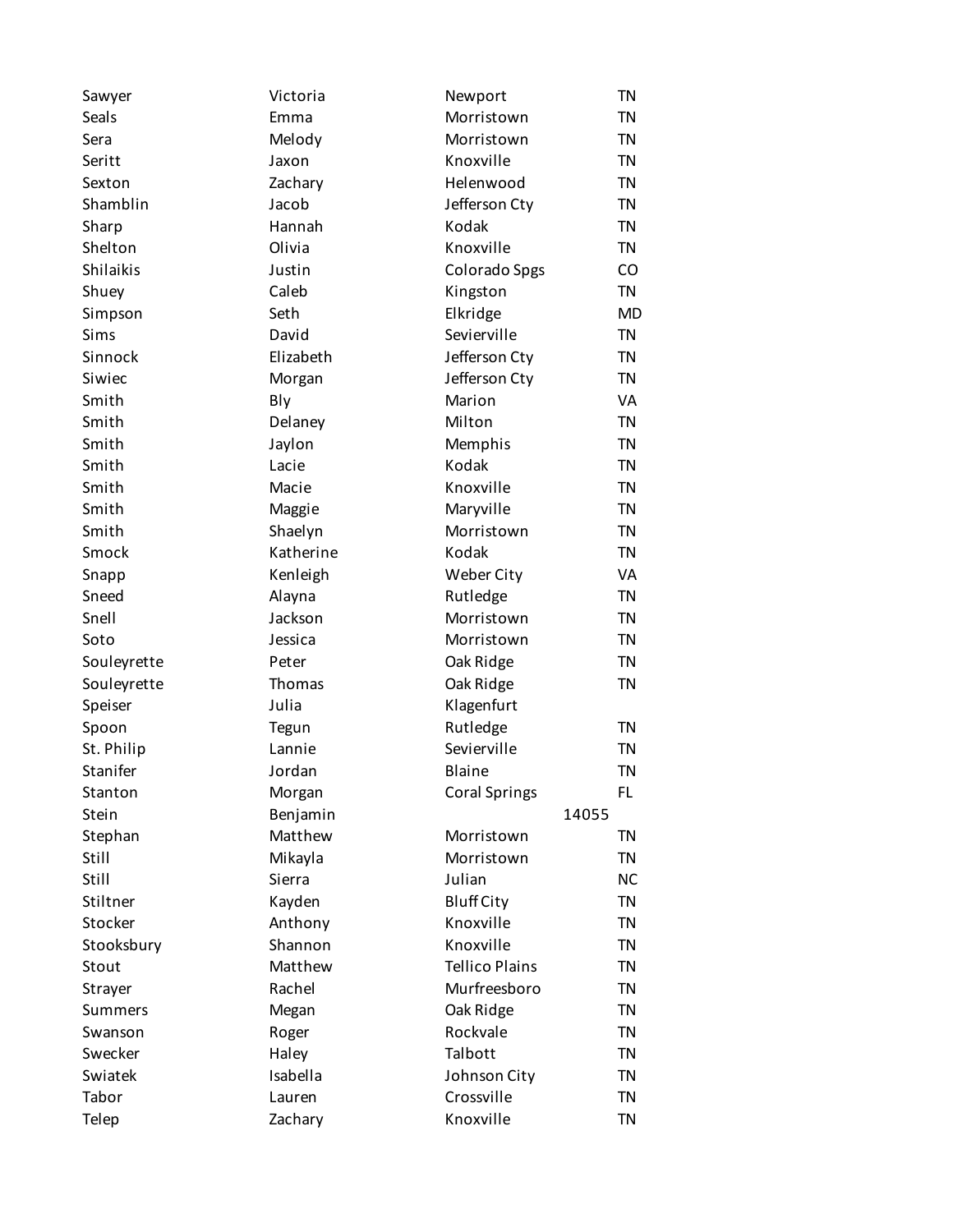| Tester        | Jennifer          | Blountville              | TN        |
|---------------|-------------------|--------------------------|-----------|
| Thomas        | Colby             | La Follette              | TN        |
| Thomas        | Matthew           | Dandridge                | <b>TN</b> |
| Thompson      | Caroline          | Morristown               | <b>TN</b> |
| Todd          | Andrew            | Carmel                   | IN        |
| Toribio       | Mia               | Tomball                  | <b>TX</b> |
| Trammell      | Aliyah            | Mascot                   | TN        |
| <b>Travis</b> | William           | Soddy Daisy              | <b>TN</b> |
| Tuberville    | Aiden             | Jackson                  | <b>TN</b> |
| Tudor         | Anna              | Murfreesboro             | <b>TN</b> |
| Turner        | Elizabeth         | Hixson                   | TN        |
| Turner        | Trayjon           | Carrollton               | GA        |
| Ugokwe        | Chiamaka          | Marietta                 | GA        |
| Uhls          | Emily             | <b>Castalian Springs</b> | TN        |
| Ulrich        | Noah              | Valdese                  | <b>NC</b> |
| Ungerboeck    | Linda             |                          |           |
| UpChurch      | Portia            | Knoxville                | <b>TN</b> |
| Van Dalen     | Marinus           | Gorinchem                |           |
| Vandergriff   | Mary              | Soddy Daisy              | <b>TN</b> |
| Varnes        | Christina         | Powell                   | <b>TN</b> |
| Vazquez       | Kimberly          | Morristown               | <b>TN</b> |
| Verner        | Jazlyn            | Memphis                  | <b>TN</b> |
| Vinson        | Lydia             | <b>Bristol</b>           | <b>TN</b> |
| Visser        | <b>Brooke</b>     | Fairview                 | <b>TN</b> |
| Vogt          | Bethany           | Talbott                  | <b>TN</b> |
| Walker        | Kolbi             | Rutledge                 | TN        |
| Warner        | Taylor            | Dandridge                | <b>TN</b> |
| Waterbolk     | Ids               |                          |           |
| Watkins       | Isabel            | Manchester               | <b>TN</b> |
| Weaver        | Dyvon             | Jefferson City           | <b>TN</b> |
| Weaver        | Skylor            | Katy                     | TX        |
| Webb          | Morgan            | White Pine               | <b>TN</b> |
| Webber        | Tyra              | Jefferson City           | TN        |
| Wells         | Carson            | Friendsville             | TN        |
| Wells         | Dylan             | Talbott                  | TN        |
| Wells         | Sarah             | Jonesborough             | <b>TN</b> |
| West          | David             | Sevierville              | <b>TN</b> |
| West          | Jesse             | Palmetto                 | FL.       |
| Whaley        | Glenna            | Newport                  | <b>TN</b> |
| Whaley        | Jonathan          | Harriman                 | <b>TN</b> |
| Wheeler       | Julia             | Murfreesboro             | <b>TN</b> |
| White         | Noelle            | Easley                   | SC        |
| White         | Victoria          | Hermitage                | TN        |
| Whitehead     | Harry             |                          |           |
| Whitley       | Ashley            | Dandridge                | <b>TN</b> |
| Whitworth     | <b>Bailey Ann</b> | Powder Spgs              | GА        |
| Wilson        | Corey             | Germantown               | TN        |
| Wilson        | Karley            | Newport                  | <b>TN</b> |